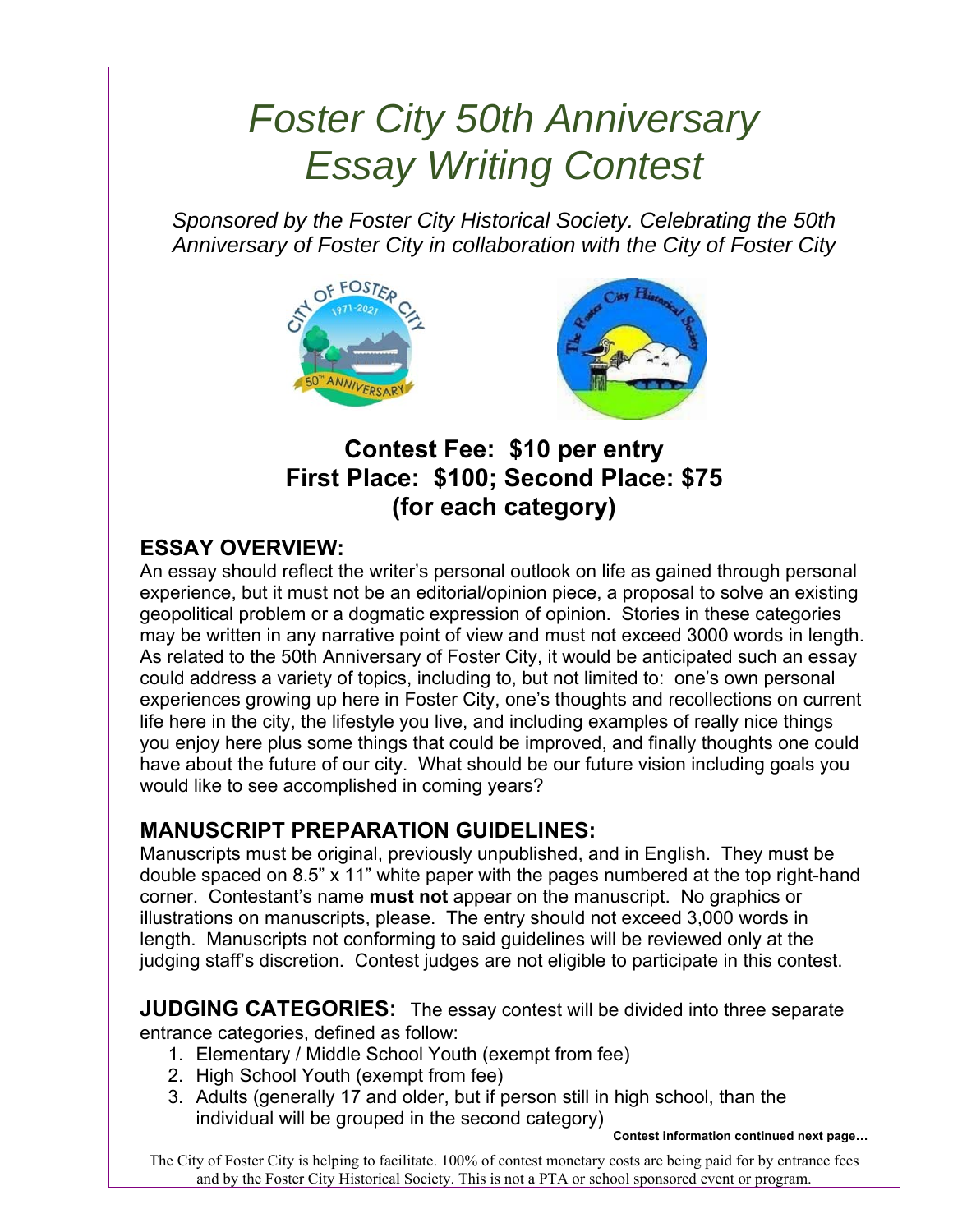### **JUDGING CRITERA AND PROCESS:**

Criteria for judging the essay contest, for each of the three categories, will be finalized based on documentation maintained by the Peninsula Press Club as used in judging previous writing contests, and specifically essay entries. In addition, further consultation with them, and possibly others, will be conducted to determine any additional judging criteria, based on other unique aspects and needs of this Foster City 50th Anniversary Essay writing contest.

## **ENTRY FORMS AND FEES:**

Entry forms can be obtained either online at city's 50th anniversary website, *fostercity50.org,* or by sending a request to the contest email address: *fostercitywriters@gmail.com* or send a request for an entry form along with a selfaddressed, stamped envelope to the City of Foster City address (see below).

A non-refundable entry fee of **\$10** must be submitted for **each entry,** made payable to **"City of Foster City."** If submitting multiple entries, please remit only one check. Place entrant's name in 'memo' field of check. International entrants (including those from Canada and Mexico) must submit an international money order in US funds. No credit card payments. Mail your completed entry form and manuscript to:

> Foster City International Writers' Contest c/o Foster City Parks and Recreation Department 650 Shell Boulevard, Foster City, CA 94404 USA

**Note: The Foster City Historical Society is sponsoring the Elementary / Middle School & High School Youth categories. Youth categories do not have**  entry fees. One 1<sup>st</sup> (\$100) and one 2<sup>nd</sup> (\$75) place prize per youth category **will be awarded sponsored by in Starbucks Gift Card(s).** 

### **ONLINE ENTRY SUBMISSION:**

Please send manuscript as an attachment (RTF, Word [DOC], PDF, or TXT format) to *fostercitywriters@gmail.com*. In the email subject line include: Writer's Contest Entry, Category, and your name. Please retain copies of manuscripts as they cannot be returned. **Please mail the check along with your completed entry form to Foster City Parks and Recreation.**

## **DEADLINES AND NOTIFICATION OF WINNERS:**

Manuscripts will be accepted through **November 29, 2021** (postmarks accepted). **Manuscripts without fees will not be accepted.** All will be notified whether your entry received an award or not & will be given information on the following year's contest. Each winner must provide a social security number (or the equivalent if you live outside the US and don't have a SSN or are a citizen of another country) in order to receive the cash prize, as the award amount needs to be reported to the Internal Revenue Service. For any general contest information please call: Eileen Shaine (650)-888-4518

**COPYRIGHT:** All authors grant the Foster City Historical Society a permanent, irrevocable, and transferable license to publish any works submitted.